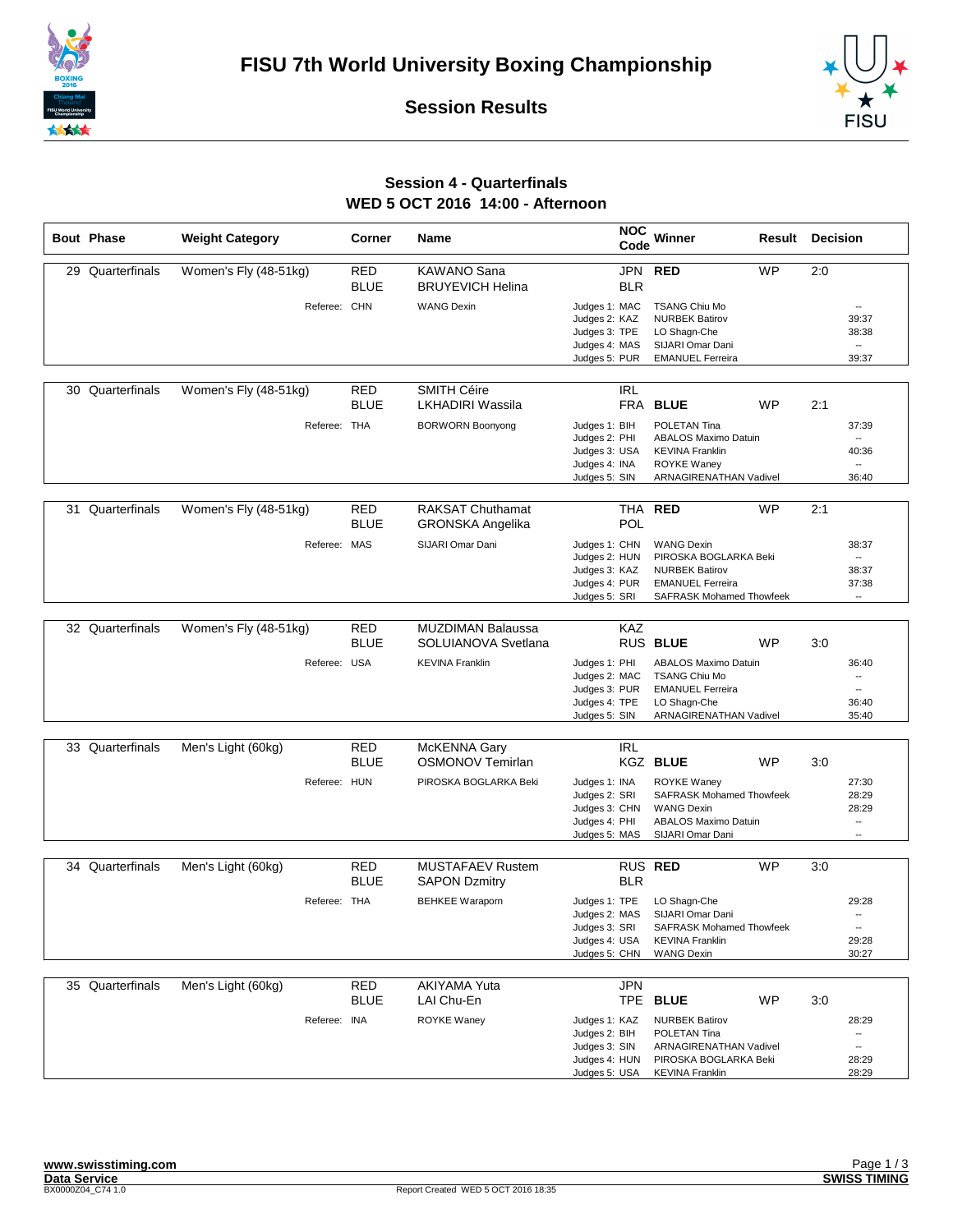





## **Session 4 - Quarterfinals WED 5 OCT 2016 14:00 - Afternoon**

|    | <b>Bout Phase</b> | <b>Weight Category</b>    | Corner             | Name                                                 | <b>NOC</b><br>Code             | Winner                                                 | Result         | <b>Decision</b>                                      |
|----|-------------------|---------------------------|--------------------|------------------------------------------------------|--------------------------------|--------------------------------------------------------|----------------|------------------------------------------------------|
|    | 36 Quarterfinals  | Men's Light (60kg)        | <b>RED</b>         | JANTHACUMPA Thiwa                                    | <b>THA</b>                     |                                                        |                |                                                      |
|    |                   |                           | <b>BLUE</b>        | UTELBAYEV Didar                                      |                                | <b>KAZ BLUE</b><br><b>WP</b>                           | 2:1            |                                                      |
|    |                   |                           |                    |                                                      |                                |                                                        |                |                                                      |
|    |                   |                           | Referee: PUR       | <b>EMANUEL Ferreira</b>                              | Judges 1: MAS<br>Judges 2: TPE | SIJARI Omar Dani<br>LO Shagn-Che                       |                | 28:29                                                |
|    |                   |                           |                    |                                                      | Judges 3: MAC                  | <b>TSANG Chiu Mo</b>                                   |                | 28:29                                                |
|    |                   |                           |                    |                                                      | Judges 4: SRI                  | <b>SAFRASK Mohamed Thowfeek</b>                        |                | −−                                                   |
|    |                   |                           |                    |                                                      | Judges 5: CHN                  | <b>WANG Dexin</b>                                      |                | 29:28                                                |
|    |                   |                           |                    |                                                      |                                |                                                        |                |                                                      |
|    | 37 Quarterfinals  | Men's Light Welter (64kg) | RED<br><b>BLUE</b> | <b>WONGSUWAN Somchay</b><br><b>HIRANAKA Nobuhiro</b> | THA<br><b>JPN</b>              | <b>RED</b><br><b>WP</b>                                | 3:0            |                                                      |
|    |                   |                           | Referee: PHI       | <b>ABALOS Maximo Datuin</b>                          | Judges 1: CHN                  | <b>WANG Dexin</b>                                      |                | 30:27                                                |
|    |                   |                           |                    |                                                      | Judges 2: HUN                  | PIROSKA BOGLARKA Beki                                  |                | −−                                                   |
|    |                   |                           |                    |                                                      | Judges 3: INA                  | <b>ROYKE Waney</b>                                     |                | 30:27                                                |
|    |                   |                           |                    |                                                      | Judges 4: KAZ<br>Judges 5: BIH | <b>NURBEK Batirov</b><br>POLETAN Tina                  |                | 30:27<br>$\overline{\phantom{a}}$                    |
|    |                   |                           |                    |                                                      |                                |                                                        |                |                                                      |
|    | 38 Quarterfinals  | Men's Light Welter (64kg) | RED                | <b>ORDABAYEV Yerzhan</b>                             | KAZ                            |                                                        |                |                                                      |
|    |                   |                           | <b>BLUE</b>        | <b>OGANISIAN Mger</b>                                |                                | UKR BLUE<br><b>WP</b>                                  | 3:0            |                                                      |
|    |                   |                           | Referee: SIN       | <b>ARNAGIRENATHAN Vadivel</b>                        | Judges 1: HUN                  | PIROSKA BOGLARKA Beki                                  |                |                                                      |
|    |                   |                           |                    |                                                      | Judges 2: USA                  | <b>KEVINA Franklin</b>                                 |                | 28:29                                                |
|    |                   |                           |                    |                                                      | Judges 3: THA                  | <b>KAEONET Kraingsak</b>                               |                | $\overline{\phantom{a}}$                             |
|    |                   |                           |                    |                                                      | Judges 4: MAS                  | SIJARI Omar Dani                                       |                | 27:30                                                |
|    |                   |                           |                    |                                                      | Judges 5: PUR                  | <b>EMANUEL Ferreira</b>                                |                | 27:30                                                |
|    |                   |                           |                    |                                                      |                                |                                                        |                |                                                      |
|    | 39 Quarterfinals  | Men's Light Welter (64kg) | RED                | DAUHALIAVETS Yauheni                                 | <b>BLR</b>                     | <b>RED</b><br><b>WP</b>                                | 3:0            |                                                      |
|    |                   |                           | <b>BLUE</b>        | <b>HUANG Dong</b>                                    | <b>CHN</b>                     |                                                        |                |                                                      |
|    |                   |                           | Referee: SRI       | <b>SAFRASK Mohamed Thowfeek</b>                      | Judges 1: MAS                  | SIJARI Omar Dani                                       |                | 30:26                                                |
|    |                   |                           |                    |                                                      | Judges 2: PUR<br>Judges 3: PHI | <b>EMANUEL Ferreira</b><br><b>ABALOS Maximo Datuin</b> |                | $\overline{\phantom{a}}$<br>$\overline{\phantom{a}}$ |
|    |                   |                           |                    |                                                      | Judges 4: THA                  | CHAMPQHOM Chattuchai                                   |                | 30:26                                                |
|    |                   |                           |                    |                                                      | Judges 5: KAZ                  | <b>NURBEK Batirov</b>                                  |                | 30:27                                                |
|    |                   |                           |                    |                                                      |                                |                                                        |                |                                                      |
|    | 40 Quarterfinals  | Men's Light Welter (64kg) | RED                | <b>SHARIFOV Alisa</b>                                |                                | RUS RED<br><b>WP</b>                                   | 3:0            |                                                      |
|    |                   |                           | <b>BLUE</b>        | <b>GALAGOT Dmitri</b>                                | <b>MDA</b>                     |                                                        |                |                                                      |
|    |                   |                           | Referee: MAC       | <b>TSANG Chiu Mo</b>                                 | Judges 1: SIN                  | ARNAGIRENATHAN Vadivel                                 |                | 30:27                                                |
|    |                   |                           |                    |                                                      | Judges 2: CHN                  | <b>WANG Dexin</b>                                      |                |                                                      |
|    |                   |                           |                    |                                                      | Judges 3: SRI                  | <b>SAFRASK Mohamed Thowfeek</b>                        |                | 30:27                                                |
|    |                   |                           |                    |                                                      | Judges 4: PUR<br>Judges 5: PHI | <b>EMANUEL Ferreira</b><br><b>ABALOS Maximo Datuin</b> |                | 29:28<br>$\overline{\phantom{a}}$                    |
|    |                   |                           |                    |                                                      |                                |                                                        |                |                                                      |
| 41 | Quarterfinals     | Men's Welter (69kg)       | <b>RED</b>         | PERCZYNSKI Rafal                                     | POL                            |                                                        |                |                                                      |
|    |                   |                           | <b>BLUE</b>        | <b>BARABANOV</b> levgenii                            |                                | UKR BLUE                                               | TKO<br>R1 2:34 |                                                      |
|    |                   |                           | Referee: TPE       | LO Shagn-Che                                         | Judges 1: CHN                  | <b>WANG Dexin</b>                                      |                |                                                      |
|    |                   |                           |                    |                                                      | Judges 2: SIN                  | <b>ARNAGIRENATHAN Vadivel</b>                          |                |                                                      |
|    |                   |                           |                    |                                                      | Judges 3: PUR                  | <b>EMANUEL Ferreira</b>                                |                |                                                      |
|    |                   |                           |                    |                                                      | Judges 4: KAZ                  | <b>NURBEK Batirov</b>                                  |                | $\overline{\phantom{a}}$                             |
|    |                   |                           |                    |                                                      | Judges 5: MAS                  | SIJARI Omar Dani                                       |                |                                                      |
|    |                   |                           |                    |                                                      |                                |                                                        |                |                                                      |
|    | 42 Quarterfinals  | Men's Welter (69kg)       | <b>RED</b>         | <b>AGRBA Khariton</b>                                |                                | RUS RED<br><b>WP</b>                                   | 3:0            |                                                      |
|    |                   |                           | <b>BLUE</b>        | <b>ARTJOMOVS Jegors Georgs</b>                       | LAT                            |                                                        |                |                                                      |
|    |                   |                           | Referee: PHI       | <b>ABALOS Maximo Datuin</b>                          | Judges 1: THA                  | <b>BORWORN Boonyong</b>                                |                | 30:25                                                |
|    |                   |                           |                    |                                                      | Judges 2: KAZ                  | <b>NURBEK Batirov</b>                                  |                |                                                      |
|    |                   |                           |                    |                                                      | Judges 3: MAC<br>Judges 4: CHN | <b>TSANG Chiu Mo</b><br><b>WANG Dexin</b>              |                | 30:26<br>                                            |
|    |                   |                           |                    |                                                      | Judges 5: MAS                  | SIJARI Omar Dani                                       |                | 30:25                                                |